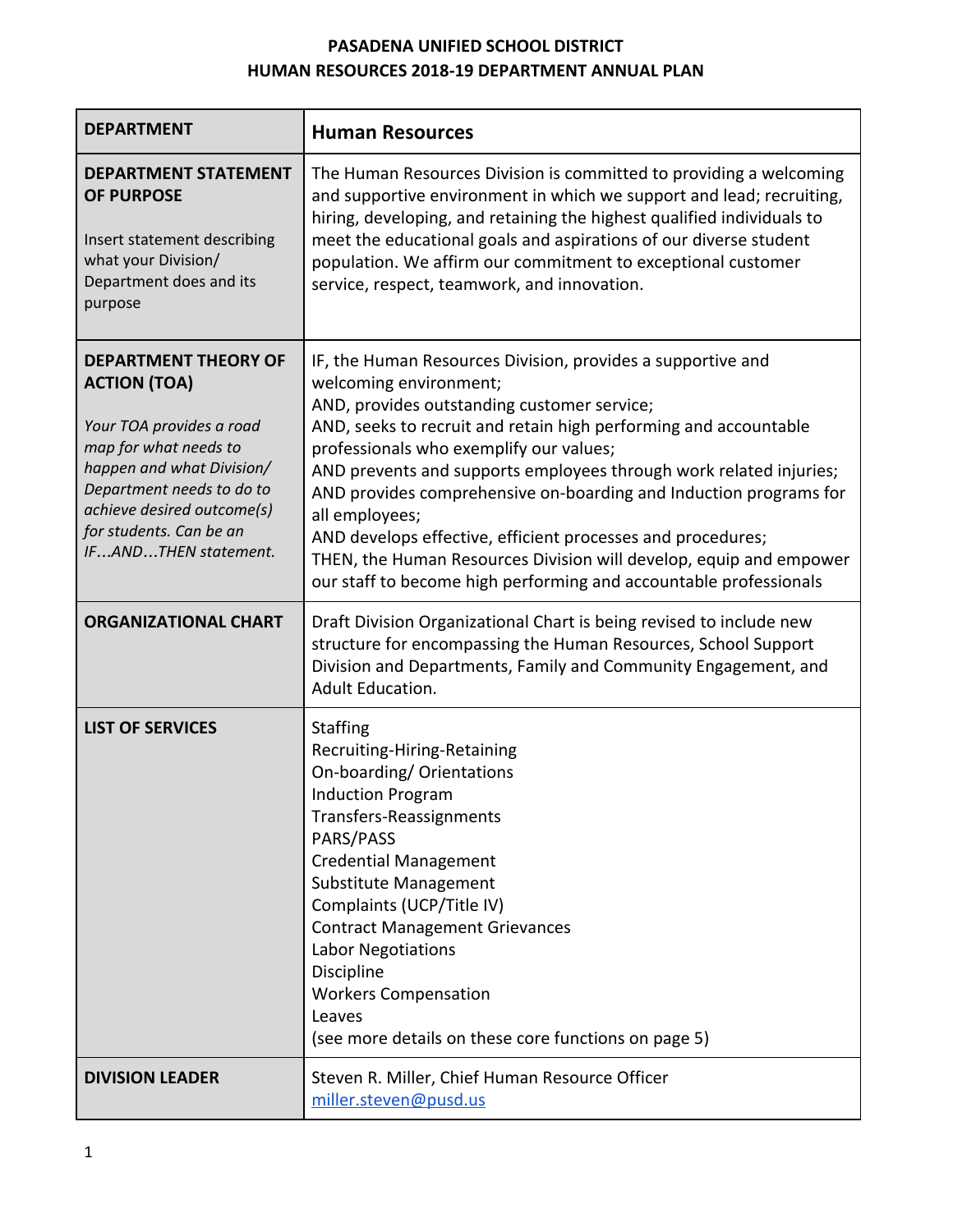| <b>DEPARTMENT CONTACTS</b> | Sarah Rudchenko, Interim Human Resources Director (Certificated,<br>Induction)<br>rudchenko.sarah@pusd.us<br>(626)396-3600 ext. 88778 |
|----------------------------|---------------------------------------------------------------------------------------------------------------------------------------|
|                            | Denise McElroy, Personnel Operations Supervisor (Classified)<br>mcelroy.denise@pusd.us<br>(626)396-3600 ext. 88776                    |

### **DEPARTMENT GOALS**

| 1. Department Goals (Outcomes) 2018-19<br>What outcomes do you want to see? For<br>who? Are they aligned to Strategic, LCAP,<br>other plans? | <b>Metrics</b><br>How will you measure<br>impact?                                                           | <b>Targets</b><br>Include baseline level,<br><i>if</i> available                                                                                                                                  |  |
|----------------------------------------------------------------------------------------------------------------------------------------------|-------------------------------------------------------------------------------------------------------------|---------------------------------------------------------------------------------------------------------------------------------------------------------------------------------------------------|--|
| 1. Improve outreach and recruitment                                                                                                          | # of teachers and staff<br>recruited and placed                                                             | Meet recruitment<br>targets/school &<br>program needs                                                                                                                                             |  |
| 2. Improve efficiency and effectiveness<br>of HR processes, procedures, and<br>trainings                                                     | Time from candidate<br>selection to placement<br>Evaluation survey and<br>#/type of on-boarding<br>sessions | Baseline to be<br>established in 2018-19<br>LCAP Indicator 2.3: HR<br>survey being<br>administered Nov<br>2018 and May 2019 to<br>establish baseline<br>Target: +5% or more<br>from Nov. baseline |  |
| 3. Improve retention of highly qualified<br>staff                                                                                            | #/% of teachers retained<br>from previous year                                                              | Baseline for 17-18 and<br><b>Target TBD</b>                                                                                                                                                       |  |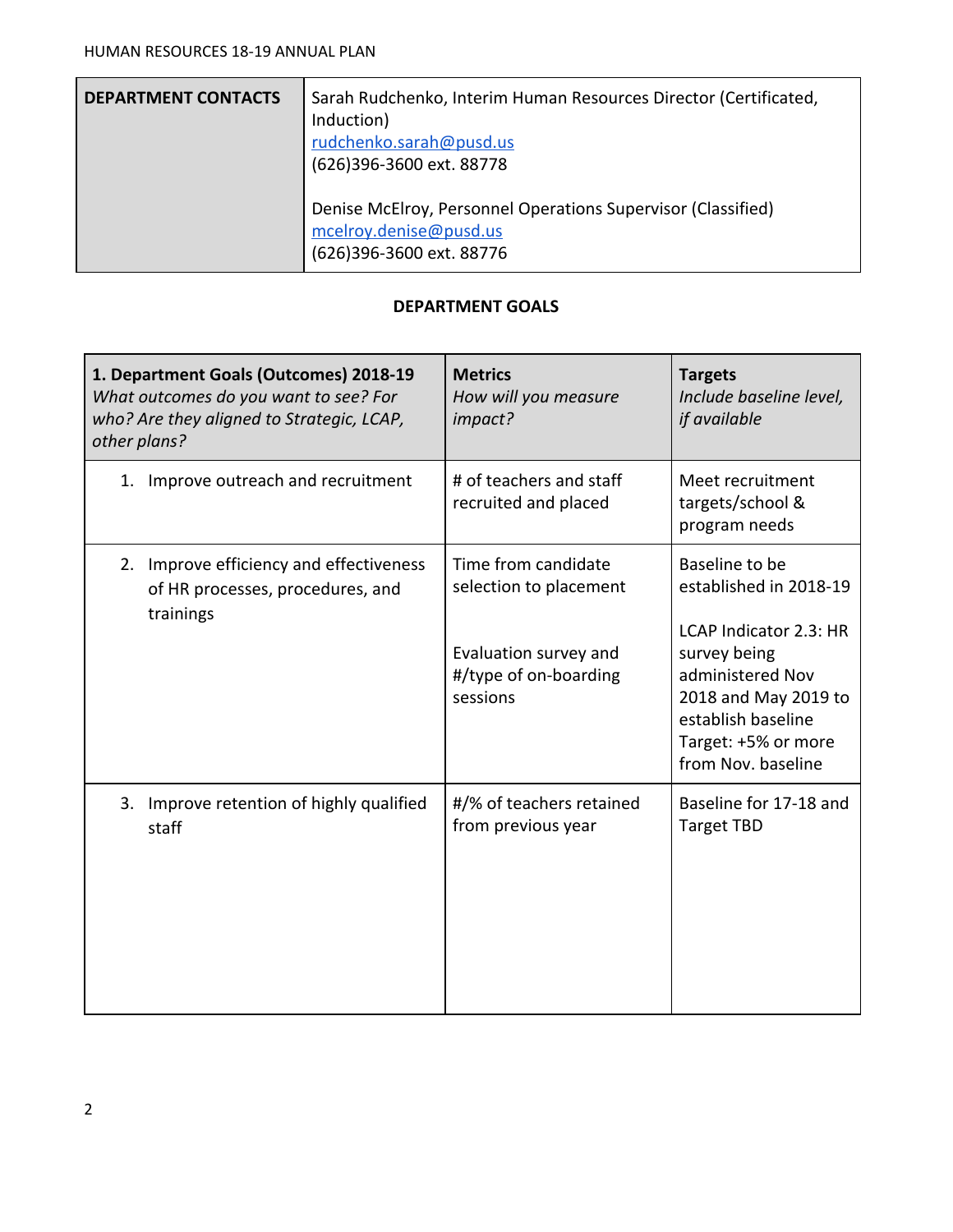| Improve customer service and<br>4.<br>working environment | California Healthy Kids<br>Survey (CHKS) staff<br>reponses | <b>LCAP Indicator 2.4</b><br>Positive Working<br><b>Environment (CHKS)</b><br>Target: 83% |
|-----------------------------------------------------------|------------------------------------------------------------|-------------------------------------------------------------------------------------------|
|                                                           | % of responses by type on<br>HR survey                     | See above note<br>regarding new HR<br>survey to be<br>administered Nov<br>18/May 19.      |

## **DEPARTMENT 2018-19 ACTIONS**

| 2. Department Actions for 2018/19<br>What will we do in 18-19 to achieve our goals and meet our targets?                                                                                                                                                                                                                                                                                                                                                                                     | Will this take additional<br>resources to do in 18/19 ?<br>Yes/No |  |  |
|----------------------------------------------------------------------------------------------------------------------------------------------------------------------------------------------------------------------------------------------------------------------------------------------------------------------------------------------------------------------------------------------------------------------------------------------------------------------------------------------|-------------------------------------------------------------------|--|--|
| New Employee On-Boarding<br>Define information to be included for all employees<br>Create resources/training on-line for new employees<br>Comprehensive induction programs for all employees to retain<br>employee and increase productivity                                                                                                                                                                                                                                                 | <b>No</b>                                                         |  |  |
| <b>Process and Procedures</b><br>Train staff on process mapping<br>$\bullet$<br>Establish protocols for HR activities/responsibilities<br>$\bullet$<br>Engage cross-functional teams in development<br>Support administrators increased understanding and application<br>of contract language                                                                                                                                                                                                | N <sub>0</sub>                                                    |  |  |
| Recruitment, Hiring and Retention<br>Find and attend recruitment fairs through partner universities as<br>well as promote student teaching partnerships for teacher<br>recruitment.<br>Hold staffing meetings in late winter with HR, Budget and Site<br>HR will post job vacancies based on information gained from<br>$\bullet$<br>staffing meetings and develop candidate lists for principals in early<br>spring<br>Develop and execute a comprehensive employee recognition<br>program. | <b>No</b>                                                         |  |  |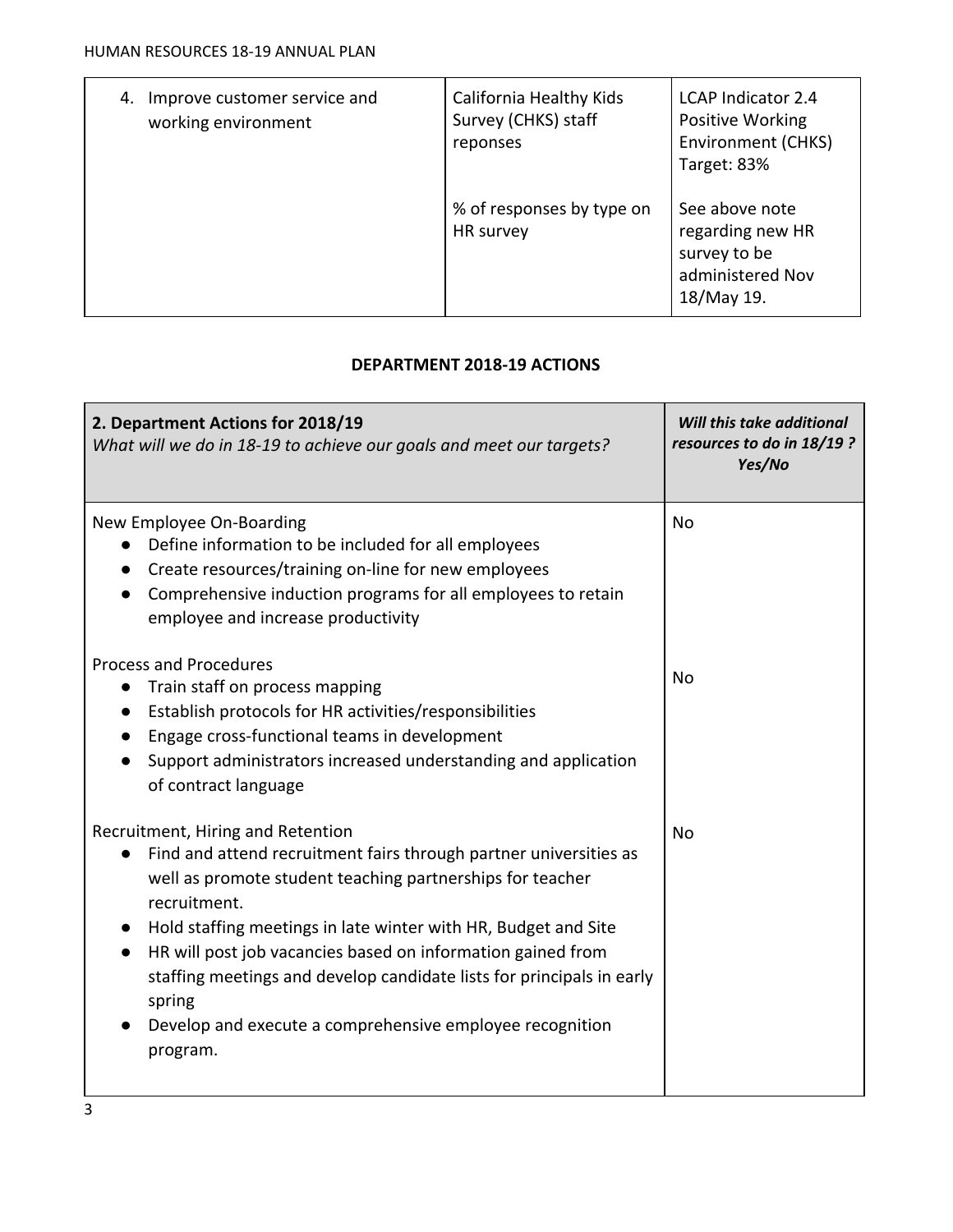| Designate specific employees in the HR Department to the various<br>tasks outlined above.<br>Create a timeline for principals for hiring teachers and provide<br>training on the hiring process to site admin.<br>Teacher recruitment for DLIP programs<br>$\bullet$ | No. |
|----------------------------------------------------------------------------------------------------------------------------------------------------------------------------------------------------------------------------------------------------------------------|-----|
| Customer Service<br>Establish expectations and protocols<br>Role model<br>Team building within HR-ownership<br>Increase cross-training                                                                                                                               | No  |

### **ALIGNMENT TO LCAP GOALS, ACTIONS, OUTCOMES & TARGETS 2018-20**

**Goal 2:** A well-trained and qualified teacher in every classroom, every day supported by sufficient, well-trained support staff.

| 2018-19 ACTIONS & SERVICES |                                                                                                                                                                                                                                                                                                                                                                                                                                                                                                                                                                                                                                                         |                                                                                                                                                                                                                                                                       |  |  |  |
|----------------------------|---------------------------------------------------------------------------------------------------------------------------------------------------------------------------------------------------------------------------------------------------------------------------------------------------------------------------------------------------------------------------------------------------------------------------------------------------------------------------------------------------------------------------------------------------------------------------------------------------------------------------------------------------------|-----------------------------------------------------------------------------------------------------------------------------------------------------------------------------------------------------------------------------------------------------------------------|--|--|--|
| #                          | <b>LCAP Action/Service Description</b>                                                                                                                                                                                                                                                                                                                                                                                                                                                                                                                                                                                                                  | <b>LCAP Outcomes &amp; Targets</b>                                                                                                                                                                                                                                    |  |  |  |
| 2.1                        | Increase and improve services for new teachers through<br>mentoring, professional development and other resources:                                                                                                                                                                                                                                                                                                                                                                                                                                                                                                                                      | <b>State Priority 1</b><br>Local Indicator 2.1: Teachers                                                                                                                                                                                                              |  |  |  |
| 2.1.a.                     | Teacher Induction Coordinator and Support Staff: Provide<br>and organize professional development for new teachers;<br>extend and improve supports to all eligible general<br>education and Special Education teachers for them to fulfill<br>the requirements for the California Clear Multiple and<br>Single Subjects Credential; organize and pair teachers -<br>mentors with new teachers; place student teachers from<br>the universities into PUSD school classrooms; provide New<br>Teachers orientations (Human Resources 230). 1 FTE New<br>Teacher Induction Coordinator (229). 1 FTE Admin and<br>Receptionist (229). Materials and supplies | appropriately credentialed and<br>assigned<br>Baseline 15-16: 98%<br>Target 17-20: 100%<br>Local Indicator 2.2<br><b>Classroom Teacher Absence Rate</b><br>Baseline (17-18): 6.85%<br>Target (18-19): 5.5%<br>Local Indicator 2.3<br>Professional Development Quality |  |  |  |
| 2.1.b.                     | Professional development (PD), materials, and services -<br>Training and mentoring for: on-boarding of new personnel;<br>capacity building for classified and certificated staff; PD that<br>targets customer services and job specifications and<br>expectations; improving substitute teachers; resources and<br>materials for all new hires; facilitators and mentors; PD and                                                                                                                                                                                                                                                                        | No Baseline available<br>Target 18-19: 90% of staff agree<br>training effective.<br>Local Indicator 2.4<br>Positive Working Environment<br>No Baseline available                                                                                                      |  |  |  |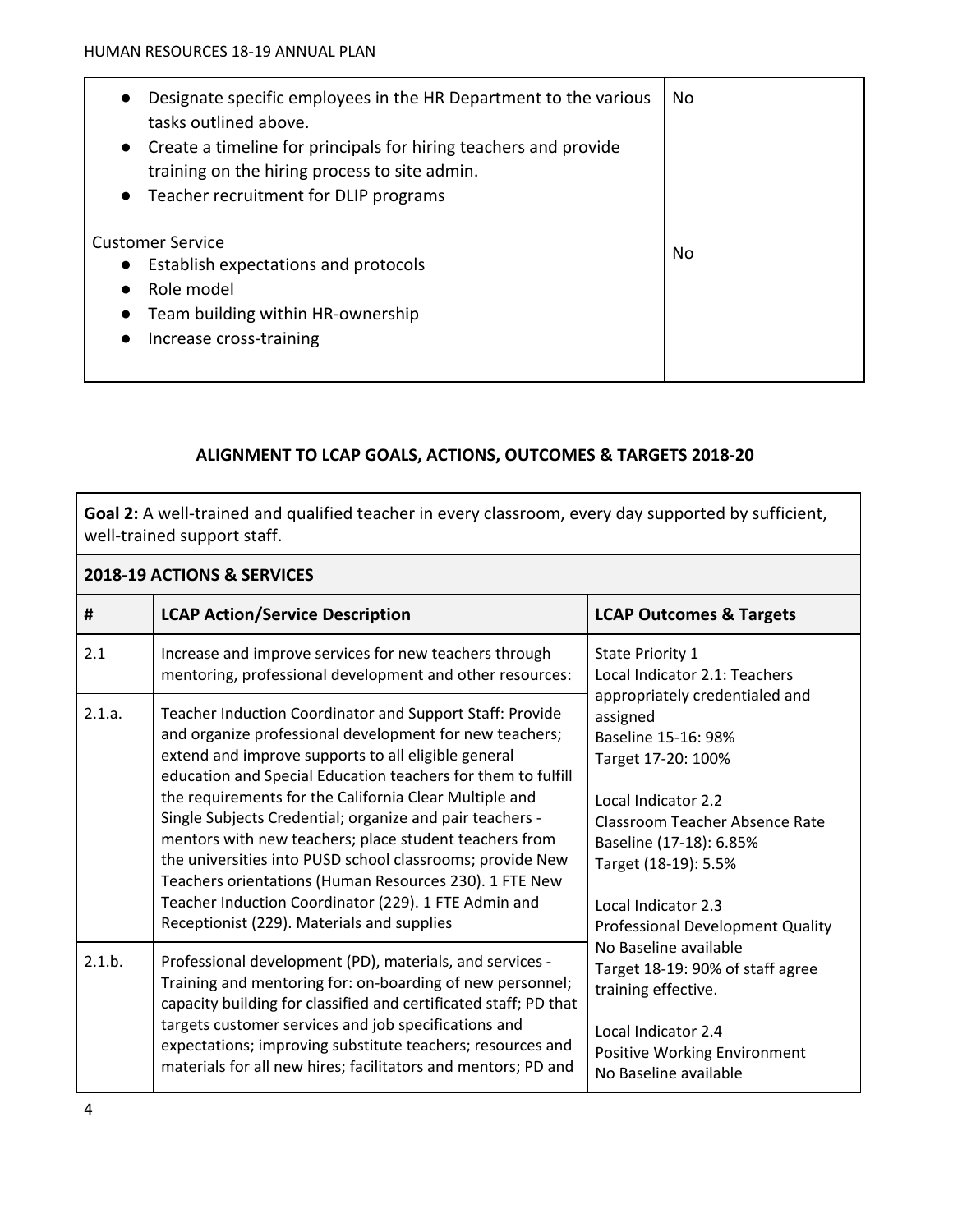|        | outreach and recruitment materials. (HR 230, by location<br>and resource)                                                                                                                                                                         | Target 18-19: 83% (Survey-staff<br>report)                                          |
|--------|---------------------------------------------------------------------------------------------------------------------------------------------------------------------------------------------------------------------------------------------------|-------------------------------------------------------------------------------------|
| 2.2    | To ensure all classrooms have a highly qualified teachers<br>providing engaging, rigorous instruction that supports and<br>fosters 21st century learning that prepares students for<br>college and career (base funding for school site staffing) | State Priority 1<br>Local Indicator 2.1: Teachers<br>appropriately credentialed and |
| 2.3    | Core Human Resources Division staffing and services to<br>support all teachers and staff readiness and effectiveness as<br>highly qualified staff (HR 229 Base funding)                                                                           | assigned<br>Baseline 15-16: 98%<br>Target 17-20: 100%                               |
| Goal 5 | Systems and processes of the district are effective,<br>transparent, and efficient. The central office is responsive<br>to the needs of the school sites.                                                                                         | Division reported operational goals                                                 |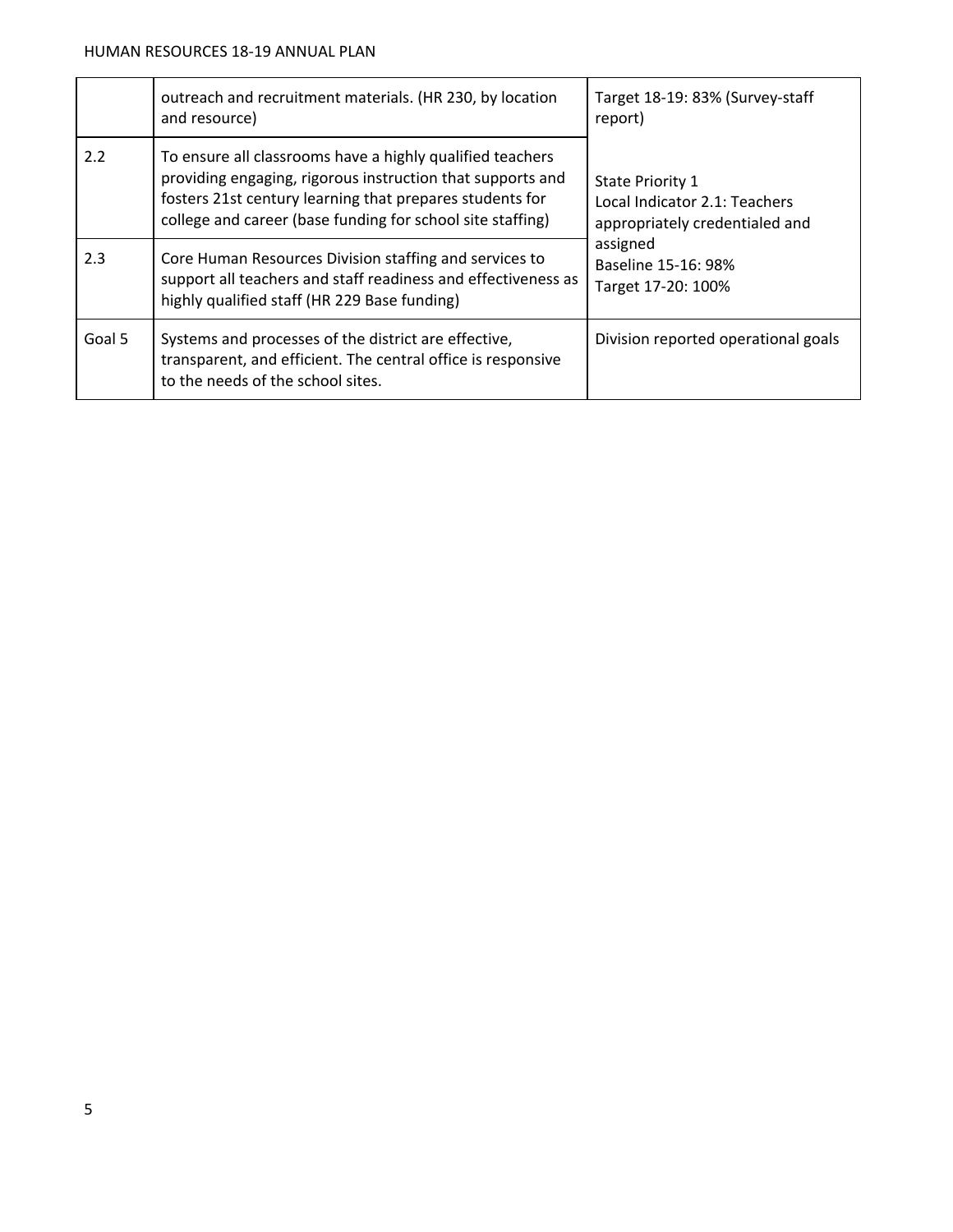| Division Chief         | (A  )            |
|------------------------|------------------|
| Fund                   | 01.0             |
| SiteType               | Department       |
| <b>DivisionGroup</b>   | (Multiple Items) |
| <b>Department Head</b> | (Multiple Items) |

|                                                             |                        | 2017-18 Second | 2017-18                                         |                       | 2018-19 Variance<br>18    |
|-------------------------------------------------------------|------------------------|----------------|-------------------------------------------------|-----------------------|---------------------------|
| <b>Row Labels</b>                                           | <b>2016-17 Actuals</b> |                | <b>Interim Unaudited Actuals Adopted Budget</b> |                       | 19 Budget to 17-18 Actual |
| <b>Expenditure</b>                                          |                        |                |                                                 |                       |                           |
| 061 - Enrollment Services                                   | 339,390                | 502,333        | 328,733                                         | 439,176               | 110,443                   |
| 00000.0 - Unrestricted Resource                             | 322,890                | 394,192        | 322,734                                         | 292,606               | (30, 128)                 |
| <b>Classified Salaries</b>                                  | 157,159                | 200,553        | 163,829                                         | 127,514               | (36, 315)                 |
| <b>Employee Benefits</b>                                    | 84,792                 | 122,878        | 107,764                                         | 96,400                | (11, 364)                 |
| <b>Materials and Supplies</b>                               | 5,083                  | 7,022          | 4,517                                           | 7,872                 | 3,355                     |
| <b>Contracted Services</b>                                  | 75,856                 | 63,739         | 46,624                                          | 60,820                | 14,196                    |
| 07091.0 - LCAP                                              | 16,322                 | 10,212         | 5,161                                           | 146,570               | 141,409                   |
| <b>Classified Salaries</b>                                  | 3,156                  | 3,342          | 420                                             | 93,972                | 93,552                    |
| <b>Employee Benefits</b>                                    | 192                    | 2,249          | 123                                             | 42,598                | 42,475                    |
| <b>Materials and Supplies</b>                               | 290                    | 279            | 279                                             | 10,000                | 9,721                     |
| <b>Contracted Services</b>                                  | 12,684                 | 4,342          | 4,340                                           | $\mathbf{0}$          | (4, 340)                  |
| 07394.0 - Tier III: TIIG                                    | 0                      | 0              | 0                                               | $\mathbf 0$           | 0                         |
| <b>Employee Benefits</b>                                    | $\overline{0}$         | $\overline{0}$ | $\Omega$                                        | $\overline{0}$        | $\mathbf{0}$              |
|                                                             |                        |                |                                                 |                       |                           |
| 07395.0 - Tier III: Schl Libr Improve BG                    | 0                      | $\mathbf 0$    | $\mathbf 0$                                     | $\mathbf 0$           | $\mathbf 0$               |
| <b>Classified Salaries</b>                                  | $\mathbf{0}$           | $\overline{0}$ | $\overline{0}$                                  | $\mathbf{0}$          | $\mathbf{0}$              |
| <b>Employee Benefits</b>                                    | $\mathbf{0}$           | $\overline{0}$ | $\overline{0}$                                  | $\overline{0}$        | $\mathbf{0}$              |
| 30100.0 - NCLB: Title I Part A                              | 179                    | 97,929         | 838                                             | $\mathbf 0$           | (838)                     |
| <b>Classified Salaries</b>                                  | $\mathbf{0}$           | 67,696         | $\overline{0}$                                  | $\overline{0}$        | $\mathbf{0}$              |
| <b>Employee Benefits</b>                                    | $\overline{0}$         | 30,233         | 13                                              | $\overline{0}$        | (13)                      |
| <b>Contracted Services</b>                                  | 179                    | $\mathbf{0}$   | 826                                             | $\overline{0}$        | (826)                     |
| 63870.0 - CAREER TECHNICAL EDU. INCENTIV                    | 0                      | $\mathbf 0$    | 0                                               | $\mathbf 0$           | 0                         |
| <b>Employee Benefits</b>                                    | $\Omega$               | $\overline{0}$ | $\overline{0}$                                  | $\overline{0}$        | $\mathbf{0}$              |
|                                                             |                        |                |                                                 |                       |                           |
| <b>125 - Health Services</b>                                | 2,943,119              | 3,471,687      | 3,002,653                                       | 2,477,893             | (524, 760)                |
| 00000.0 - Unrestricted Resource                             | 788,426                | 666,526        | 631,642                                         | 9,023                 | (622, 619)                |
| <b>Certificated Salaries</b>                                | 326,061                | 272,039        | 261,484                                         | 8,114                 | (253, 370)                |
| <b>Classified Salaries</b>                                  | 157,780                | 159,441        | 152,573                                         | $\mathbf{0}$          | (152, 573)                |
| <b>Employee Benefits</b>                                    | 223,542                | 213,164        | 201,125                                         | 909                   | (200, 216)                |
| <b>Materials and Supplies</b>                               | 6,580                  | 4,906          | 3,832                                           | 0                     | (3,832)                   |
| <b>Contracted Services</b>                                  | 74,462                 | 16,976         | 12,628                                          | $\overline{0}$        | (12, 628)                 |
| 07091.0 - LCAP                                              | 885,514                | 908,053        | 832,885                                         | 1,389,816             | 556,931                   |
| <b>Certificated Salaries</b>                                | 38,354                 | $\overline{0}$ | $\overline{0}$                                  | 286,672               | 286,672                   |
| <b>Classified Salaries</b>                                  | 439,535                | 483,242        | 443,723                                         | 537,250               | 93,527                    |
| <b>Employee Benefits</b>                                    | 378,644                | 424,811        | 389,162                                         | 565,894               | 176,732                   |
| <b>Contracted Services</b>                                  | 28,980                 | 0              | $\mathbf{0}$                                    | $\mathbf 0$           | $\mathbf{0}$              |
| 07091.1 - LCFF/LCAP 2014-15 Carry-Over                      | 0                      | 0              | $\mathbf 0$                                     | $\mathbf 0$           | 0                         |
| <b>Classified Salaries</b>                                  | $\mathbf{0}$           | $\mathbf{0}$   | $\mathbf{0}$                                    | $\overline{0}$        | $\mathbf{0}$              |
| <b>Employee Benefits</b>                                    | $\mathbf{0}$           | 0              | $\mathbf{0}$                                    | $\overline{0}$        | $\mathbf 0$               |
| 07392.0 - Tier III: Tchr Credentialing                      | 0                      | 0              | $\mathbf 0$                                     | $\mathbf 0$           | 0                         |
| <b>Classified Salaries</b>                                  | $\overline{0}$         | $\mathbf{0}$   | $\mathbf 0$                                     | $\mathbf 0$           | $\pmb{0}$                 |
| <b>Employee Benefits</b>                                    | $\mathbf 0$            | $\mathbf 0$    | $\mathbf{0}$                                    | $\mathbf 0$           | $\mathbf 0$               |
|                                                             |                        |                |                                                 |                       |                           |
| 56400.0 - Medi-Cal Billing Option                           | 704,491                | 597,638        | 562,204                                         | 456,109               | (106, 095)                |
| <b>Certificated Salaries</b>                                | 154,614                | 150,157        | 141,797                                         | 154,932               | 13,135                    |
| <b>Classified Salaries</b>                                  | 207,247                | 216,845        | 199,337                                         | 96,690                | (102, 647)                |
| <b>Employee Benefits</b>                                    | 217,958                | 224,236        | 211,255                                         | 147,487               | (63, 768)                 |
| <b>Materials and Supplies</b><br><b>Contracted Services</b> | 8,939<br>115,733       | 0<br>6,400     | $\mathbf{0}$<br>9,816                           | $\mathbf 0$<br>57,000 | $\mathbf{0}$<br>47,184    |
|                                                             |                        |                |                                                 |                       |                           |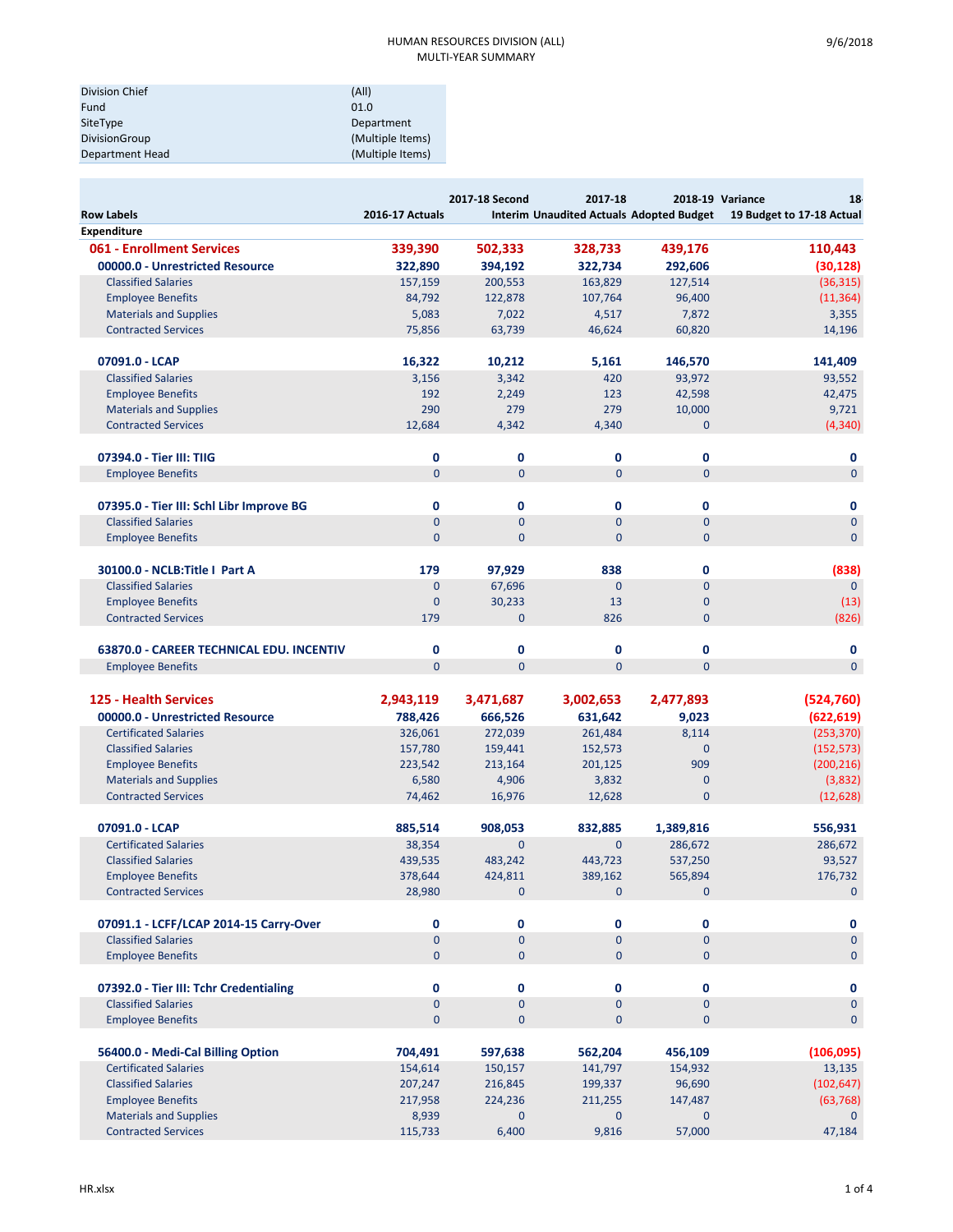### HUMAN RESOURCES DIVISION (ALL) MULTI‐YEAR SUMMARY

|                                                                         |                          | 2017-18 Second     | 2017-18               |                       | 2018-19 Variance<br>18                                             |
|-------------------------------------------------------------------------|--------------------------|--------------------|-----------------------|-----------------------|--------------------------------------------------------------------|
| <b>Row Labels</b>                                                       | <b>2016-17 Actuals</b>   |                    |                       |                       | Interim Unaudited Actuals Adopted Budget 19 Budget to 17-18 Actual |
| <b>Expenditure</b>                                                      |                          |                    |                       |                       |                                                                    |
| 58105.0 - CDBG Yng & Healthy Family Ctrs                                | 94,110                   | 93,414             | 91.142                | 83,264                | (7, 878)                                                           |
| <b>Certificated Salaries</b>                                            | $\overline{0}$           | $\mathbf{0}$       | $\Omega$              | $\Omega$              | $\mathbf{0}$                                                       |
| <b>Classified Salaries</b>                                              | 54,491                   | 51,138             | 51,137                | 63,366                | 12,229                                                             |
| <b>Employee Benefits</b>                                                | 39,619                   | 42,276             | 40,005                | 19,898                | (20, 107)                                                          |
|                                                                         |                          |                    |                       |                       |                                                                    |
| 58133.0 - Nutrition Edu Obesity Preventi<br><b>Classified Salaries</b>  | 35,184                   | 0<br>$\mathbf{0}$  | 0<br>$\Omega$         | 0<br>$\Omega$         | 0<br>$\Omega$                                                      |
| <b>Employee Benefits</b>                                                | 13,342<br>5,848          | $\mathbf{0}$       | $\mathbf{0}$          | $\mathbf{0}$          | $\mathbf{0}$                                                       |
| <b>Materials and Supplies</b>                                           | 3,027                    | $\overline{0}$     | $\overline{0}$        | $\overline{0}$        | $\mathbf{0}$                                                       |
| <b>Contracted Services</b>                                              | 12,966                   | $\mathbf{0}$       | $\mathbf{0}$          | $\mathbf{0}$          | $\mathbf 0$                                                        |
|                                                                         |                          |                    |                       |                       |                                                                    |
| 58134.0 - Farm To School Implementation                                 | 36,965                   | 42,548<br>$\Omega$ | 42,548<br>$\Omega$    | 0<br>$\Omega$         | (42, 548)<br>$\Omega$                                              |
| <b>Certificated Salaries</b><br><b>Classified Salaries</b>              | 881                      |                    | 25,621                | $\mathbf{0}$          |                                                                    |
| <b>Employee Benefits</b>                                                | 2,184<br>276             | 25,861<br>9,759    | 9,748                 | $\mathbf{0}$          | (25, 621)<br>(9,748)                                               |
| <b>Materials and Supplies</b>                                           | 4,644                    | 5,601              | 5,851                 | $\mathbf{0}$          | (5,851)                                                            |
| <b>Contracted Services</b>                                              | 28,980                   | 1,327              | 1,328                 | $\mathbf{0}$          | (1, 328)                                                           |
|                                                                         |                          |                    |                       |                       |                                                                    |
| 90002.0 - Health Gifts/Grants                                           | 12,015                   | 97,035             | 53,814                | 55,000                | 1,186                                                              |
| <b>Certificated Salaries</b>                                            | $\Omega$                 | 14,166             | 2,554                 | 8,079                 | 5,525                                                              |
| <b>Classified Salaries</b>                                              | 350<br>100               | 36,133             | 25.485                | 3,795                 | (21,690)                                                           |
| <b>Employee Benefits</b><br><b>Materials and Supplies</b>               | 9,379                    | 17,802<br>14,135   | 12,692<br>10,292      | 3,126<br>17,000       | (9,566)<br>6,708                                                   |
| <b>Contracted Services</b>                                              | 2,186                    | 14,799             | 2,791                 | 23,000                | 20,209                                                             |
|                                                                         |                          |                    |                       |                       |                                                                    |
| 90004.0 - Pas. Child Health Foundation                                  | 5,093                    | 36,595             | 11,619                | 5,494                 | (6, 125)                                                           |
| <b>Certificated Salaries</b>                                            | 1,740                    | 2,470              | 1,233                 | 2,470                 | 1,237                                                              |
| <b>Classified Salaries</b>                                              | 740                      | 1,849              | 770                   | 1,849                 | 1,079                                                              |
| <b>Employee Benefits</b>                                                | 554                      | 1,084              | 495                   | 1,175<br>$\mathbf{0}$ | 680                                                                |
| <b>Materials and Supplies</b><br><b>Contracted Services</b>             | 1,947<br>113             | 10,295<br>20,897   | 7,988<br>1,132        | $\mathbf{0}$          | (7,988)<br>(1, 132)                                                |
|                                                                         |                          |                    |                       |                       |                                                                    |
| 90017.0 - Respiratory Health Foundation<br><b>Certificated Salaries</b> | 43,314                   | 47,176             | 39,701                | 38,108                | (1,593)                                                            |
| <b>Classified Salaries</b>                                              | 23,875<br>$\Omega$       | 26,162<br>$\Omega$ | 25,262<br>$\Omega$    | 25,362<br>$\Omega$    | 100<br>$\Omega$                                                    |
| <b>Employee Benefits</b>                                                | 10,147                   | 11,499             | 11,184                | 11,846                | 662                                                                |
| <b>Materials and Supplies</b>                                           | $\overline{0}$           | $\Omega$           | $\mathbf{0}$          | $\Omega$              | $\Omega$                                                           |
| <b>Contracted Services</b>                                              | 9,291                    | 9,515              | 3,256                 | 900                   | (2,356)                                                            |
|                                                                         |                          |                    |                       |                       |                                                                    |
| 90018.0 - Substance Abuse Prevention                                    | 8,076                    | 55,000             | 49,878                | 55,000                | 5,122                                                              |
| <b>Classified Salaries</b><br><b>Employee Benefits</b>                  | 4,990<br>3,085           | 31,738             | 31,374<br>18,504      | 31,984                | 610<br>907                                                         |
| <b>Materials and Supplies</b>                                           | 0                        | 20,148<br>3,114    | 0                     | 19,411<br>3,605       | 3,605                                                              |
|                                                                         |                          |                    |                       |                       |                                                                    |
| 90027.0 - Patron Saints (25079600)                                      | $\pmb{0}$                | 36,264             | 14,290                | 18,000                | 3,710                                                              |
| <b>Certificated Salaries</b>                                            | 0                        | $\mathbf 0$        | 7,619                 | $\mathbf 0$           | (7,619)                                                            |
| <b>Classified Salaries</b>                                              | $\pmb{0}$                | $\mathbf 0$        | $\mathbf 0$           | $\mathbf{0}$          | $\mathbf 0$                                                        |
| <b>Employee Benefits</b>                                                | $\pmb{0}$                | $\pmb{0}$          | 1,671                 | $\mathbf{0}$          | (1,671)                                                            |
| <b>Materials and Supplies</b><br><b>Contracted Services</b>             | $\pmb{0}$<br>$\mathbf 0$ | 9,000<br>27,264    | $\mathbf{0}$<br>5,000 | 15,000<br>3,000       | 15,000<br>(2,000)                                                  |
|                                                                         |                          |                    |                       |                       |                                                                    |
| 90260.0 - Health Initiative                                             | 11,659                   | 122,553            | 31,408                | 10,000                | (21, 408)                                                          |
| <b>Classified Salaries</b>                                              | 0                        | 42,110             | 19,178                | $\mathbf 0$           | (19, 178)                                                          |
| <b>Employee Benefits</b>                                                | $\mathbf{0}$             | 18,105             | 8,555                 | $\mathbf{0}$          | (8, 555)                                                           |
| <b>Materials and Supplies</b><br><b>Contracted Services</b>             | 11,570<br>89             | 41,145<br>21,193   | 3,676<br>0            | 10,000<br>$\mathbf 0$ | 6,324<br>$\mathbf 0$                                               |
|                                                                         |                          |                    |                       |                       |                                                                    |
| 90300.0 - MAA Reimbursement                                             | 318,273                  | 743,969            | 621,879               | 347,274               | (274, 605)                                                         |
| <b>Certificated Salaries</b>                                            | $\mathbf{0}$             | 46,094             | 44,483                | 16,469                | (28, 014)                                                          |
| <b>Classified Salaries</b>                                              | 135,459                  | 170,635            | 155,396               | 47,091                | (108, 305)                                                         |
| <b>Employee Benefits</b>                                                | 72,413                   | 115,902            | 104,483               | 30,014                | (74,469)                                                           |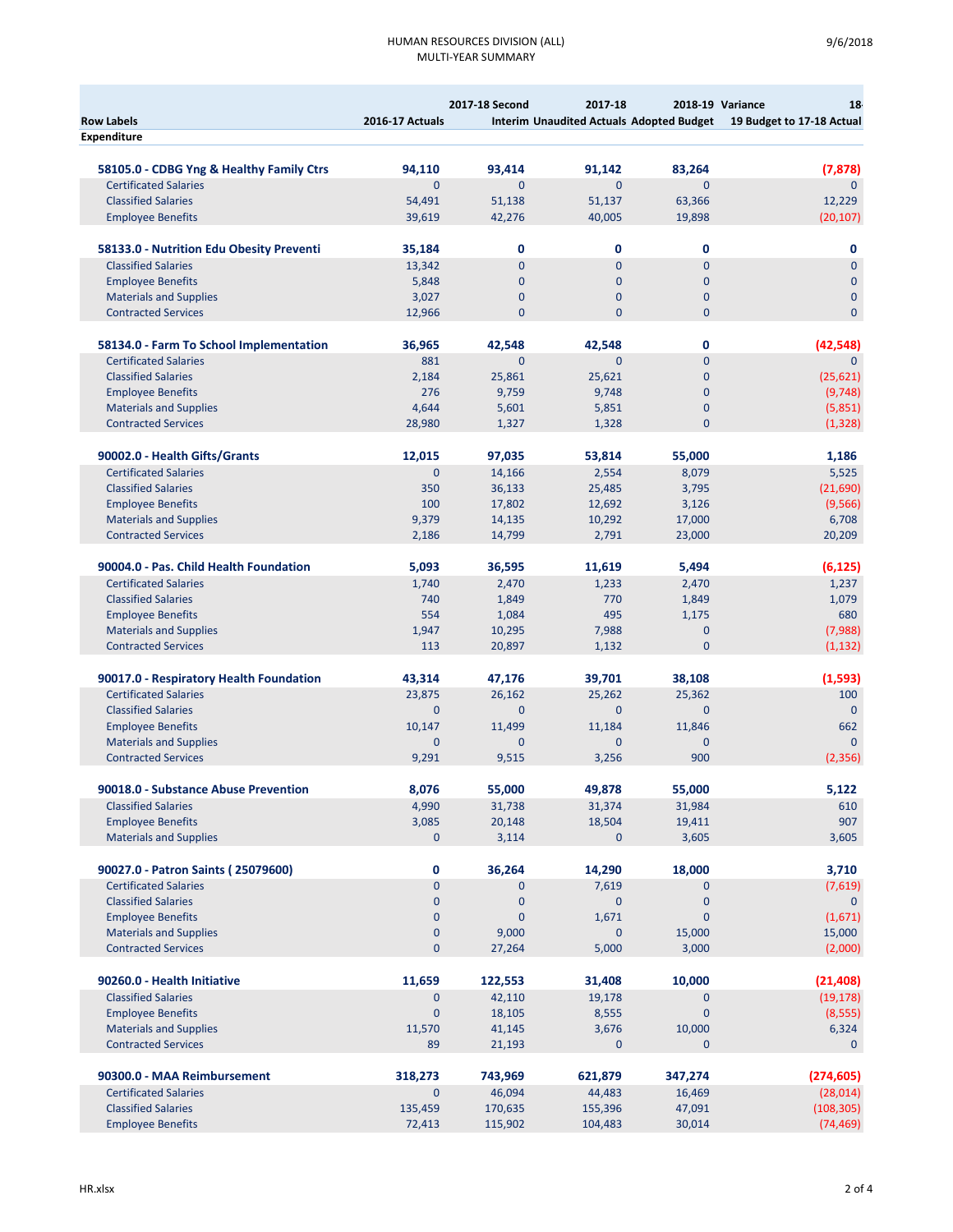#### HUMAN RESOURCES DIVISION (ALL) MULTI‐YEAR SUMMARY

|                                                                         |                         | 2017-18 Second        | 2017-18                                         |                              | 2018-19 Variance<br>18    |
|-------------------------------------------------------------------------|-------------------------|-----------------------|-------------------------------------------------|------------------------------|---------------------------|
| <b>Row Labels</b>                                                       | 2016-17 Actuals         |                       | <b>Interim Unaudited Actuals Adopted Budget</b> |                              | 19 Budget to 17-18 Actual |
| <b>Expenditure</b>                                                      |                         |                       |                                                 |                              |                           |
| <b>Materials and Supplies</b>                                           | 28,479                  | 84,039                | 60,715                                          | 77,000                       | 16,286                    |
| <b>Contracted Services</b>                                              | 81,922                  | 327,299               | 256,803                                         | 176,700                      | (80, 103)                 |
| 90815.0 - PEF - Gardening                                               | 0                       | 24,916                | 19,642                                          | 10,805                       | (8,837)                   |
| <b>Classified Salaries</b>                                              | $\mathbf{0}$            | 952                   | 7,158                                           | 7,587                        | 429                       |
| <b>Employee Benefits</b>                                                | $\mathbf{0}$            | 287                   | 1,985                                           | 2,409                        | 424                       |
| <b>Materials and Supplies</b>                                           | $\mathbf{0}$            | 18,064                | 6,424                                           | $\mathbf{0}$                 | (6, 424)                  |
| <b>Contracted Services</b>                                              | $\mathbf{0}$            | 3,850                 | 3,320                                           | $\mathbf{0}$                 | (3, 320)                  |
| Indirect                                                                | $\overline{0}$          | 1,763                 | 756                                             | 809                          | 53                        |
| 229 - Human Resources                                                   | 1,497,667               | 1,876,908             | 1,552,653                                       | 1,804,958                    | 252,305                   |
| 00000.0 - Unrestricted Resource                                         | 1,488,553               | 1,767,687             | 1,469,988                                       | 1,697,055                    | 227,067                   |
| <b>Certificated Salaries</b>                                            | 368,115                 | 457,368               | 345,619                                         | 329,378                      | (16, 241)                 |
| <b>Classified Salaries</b>                                              | 470,123                 | 503,754               | 539,589                                         | 490,047                      | (49, 542)                 |
| <b>Employee Benefits</b>                                                | 305,522                 | 401,086               | 354,667                                         | 347,714                      | (6,953)                   |
| <b>Materials and Supplies</b>                                           | 29,574                  | 46,168                | 13,890                                          | 64,300                       | 50,410                    |
| <b>Contracted Services</b>                                              | 315,219                 | 359,311               | 216,224                                         | 465,616                      | 249,392                   |
| 07091.0 - LCAP                                                          | 9,115                   | 108,871               | 82,315                                          | 107,903                      | 25,588                    |
| <b>Certificated Salaries</b>                                            | $\overline{0}$          | $\mathbf{0}$          | $\overline{0}$                                  | $\mathbf{0}$                 | $\mathbf{0}$              |
| <b>Classified Salaries</b>                                              | $\mathbf{0}$            | 77,089                | 56,208                                          | 70,263                       | 14,055                    |
| <b>Employee Benefits</b>                                                | $\overline{0}$          | 31,782                | 26,107                                          | 37,640                       | 11,533                    |
| <b>Contracted Services</b>                                              | 9,115                   | $\mathbf{0}$          | $\overline{0}$                                  | $\mathbf{0}$                 | $\Omega$                  |
| 90000.0 - Gifts and Grants                                              | 0                       | 350                   | 350                                             | 0                            | (350)                     |
| <b>Materials and Supplies</b>                                           | $\mathbf{0}$            | $\mathbf{0}$          | $\overline{0}$                                  | $\overline{0}$               | $\mathbf{0}$              |
| <b>Contracted Services</b>                                              | $\mathbf{0}$            | 350                   | 350                                             | $\mathbf{0}$                 | (350)                     |
| <b>230 - BTSA-PAR</b>                                                   |                         |                       |                                                 |                              |                           |
| 00000.0 - Unrestricted Resource                                         | 332,884                 | 487,405               | 369,949<br>0                                    | 434,228<br>0                 | 64,279<br>0               |
| <b>Certificated Salaries</b>                                            | 129,516<br>108,597      | 62,125                | $\overline{0}$                                  | $\mathbf{0}$                 | $\mathbf{0}$              |
| <b>Employee Benefits</b>                                                | 20,919                  | 51,225<br>10,900      | $\mathbf{0}$                                    | $\Omega$                     | $\mathbf{0}$              |
|                                                                         |                         |                       |                                                 |                              |                           |
| 07091.0 - LCAP<br><b>Certificated Salaries</b>                          | 203,369                 | 403,422               | 369,244                                         | 434,228                      | 64,984                    |
| <b>Classified Salaries</b>                                              | 155,194<br>$\mathbf{0}$ | 286.052<br>4,492      | 265,968<br>$\mathbf{0}$                         | 284,758<br>$\Omega$          | 18,790<br>$\Omega$        |
| <b>Employee Benefits</b>                                                | 37,049                  | 81,529                | 74,076                                          | 86,064                       | 11,988                    |
| <b>Materials and Supplies</b>                                           | 3,463                   | 10,149                | 1,698                                           | 63.406                       | 61,708                    |
| <b>Contracted Services</b>                                              | 7,663                   | 21,200                | 27,503                                          | $\mathbf{0}$                 | (27, 503)                 |
|                                                                         |                         |                       |                                                 |                              |                           |
| 07392.0 - Tier III: Tchr Credentialing                                  | 0<br>$\mathbf 0$        | 0<br>$\mathbf 0$      | 0<br>$\overline{0}$                             | 0<br>$\overline{0}$          | 0<br>$\mathbf 0$          |
| <b>Certificated Salaries</b><br><b>Employee Benefits</b>                | $\mathbf{0}$            | $\pmb{0}$             | $\overline{0}$                                  | $\mathbf{0}$                 | $\mathbf{0}$              |
|                                                                         |                         |                       |                                                 |                              |                           |
| 40350.0 - NCLB: Title II - Tchr Quality<br><b>Certificated Salaries</b> | 0<br>$\overline{0}$     | 1,312<br>$\mathbf{0}$ | 706<br>$\mathbf{0}$                             | 0<br>$\mathbf{0}$            | (706)<br>$\mathbf{0}$     |
| <b>Classified Salaries</b>                                              | $\mathbf 0$             | $\pmb{0}$             | $\mathbf{0}$                                    | $\pmb{0}$                    | $\mathbf 0$               |
| <b>Employee Benefits</b>                                                | $\mathbf 0$             | $\mathbf 0$           | $\overline{0}$                                  | $\mathbf{0}$                 | $\mathbf 0$               |
| <b>Materials and Supplies</b>                                           | $\mathbf 0$             | 391                   | 0                                               | $\overline{0}$               | $\mathbf{0}$              |
| <b>Contracted Services</b>                                              | $\mathbf{0}$            | 921                   | 706                                             | $\mathbf{0}$                 | (706)                     |
|                                                                         |                         |                       |                                                 |                              |                           |
| 42010.0 - Title III, ESEA Immigration Ed                                | 0                       | 1,892                 | 0                                               | $\mathbf 0$                  | $\mathbf 0$               |
| <b>Materials and Supplies</b>                                           | $\mathbf{0}$            | 1,892                 | $\overline{0}$                                  | $\overline{0}$               | $\mathbf 0$               |
| 42030.0 - Title III-Limited English Prof                                | 0                       | 18,654                | 0                                               | 0                            | 0                         |
| <b>Materials and Supplies</b>                                           | $\mathbf 0$             | 18,654                | $\overline{0}$                                  | $\overline{0}$               | $\mathbf{0}$              |
|                                                                         |                         |                       |                                                 |                              |                           |
| 261 - Innovative Intervention Prog                                      | 261,909                 | 367,784               | 415,618                                         | 0                            | (415, 618)                |
| 07091.0 - LCAP                                                          | 159,318                 | 262,996               | 321,948                                         | 0                            | (321, 948)                |
| <b>Certificated Salaries</b><br><b>Classified Salaries</b>              | 90,000<br>(4)           | 188,773<br>0          | 192,414<br>0                                    | $\mathbf{0}$<br>$\mathbf{0}$ | (192, 414)                |
| <b>Employee Benefits</b>                                                | 25,732                  | 67,102                | 67,811                                          | $\mathbf 0$                  | (67, 811)                 |